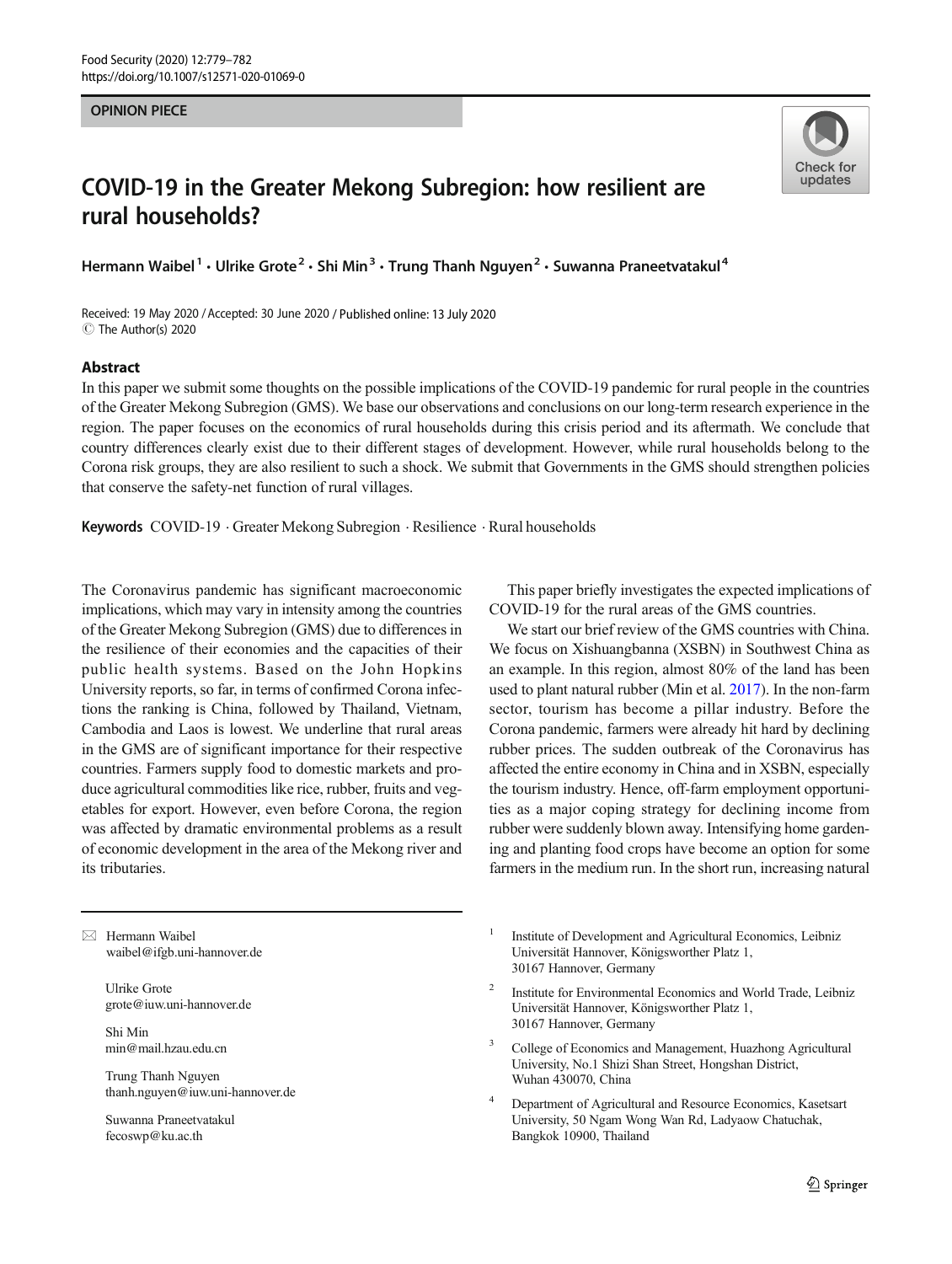resource extractions are possible but yet limited because resource stocks have been depleted as a result of the dramatic changes of land use in the past. Economic recovery, which has already started in China, will come with some delay to the rubber farmers in XSBN, largely depending on the recovery time of the automotive industry.

In Laos, infections are among the lowest in the world. If this does not change radically, the effect of COVID-19 on human life and the rural economy will be small. In the western part of the country, the Lao economy has close connections to Thailand. According to data from the Thai Ministry of Labour some 170 000 migrant workers are in Thailand, i.e. less than 5% of Laos' labour force of 3.6 million (Australian Aid [2019\)](#page-2-0). Thus, lock-down of the Thai economy will have some negative impact on Laos. On the other hand, overall, agriculture in Laos is still subsistence-orientated and natural resource extraction is a major source of household wealth (Parvathi and Nguyen [2018](#page-3-0)). However, rural households respond, especially to health shocks, with intensifying natural resource extraction (Nguyen et al. [2018\)](#page-3-0). Hence, the Corona crisis is likely to augment the ongoing natural resource depletion in Laos.

A similar conclusion can be drawn for Cambodia, where the non-farm sector has been growing rapidly in the past. Although the number of migrant workers in Thailand with some 390 000 (IOM [2019](#page-2-0)) is higher than in Laos this also corresponds to about 5% of the total labour force. On the other hand, the rate of natural resource extraction is even beyond that of Laos. In addition to deforestation, Cambodia's fish resources are dwindling mainly due to hydropower development upstream. Furthermore, poorer households are heavily dependent on fishing as a source of income and food (Hartje et al. [2018\)](#page-2-0). Our research showed a strong resilience of rural households to external shocks primarily due to wellfunctioning community and family safety nets (Nguyen et al. [2020\)](#page-3-0). A pandemic like COVID-19 can significantly weaken these networks, for example as a result of job loss in the non-farm sector.

In Vietnam, driven by high input intensity, especially in the high potential agricultural areas (e.g. Red River and Mekong Deltas), outstanding levels of productivity have been achieved though unsustainable agricultural practices and climate change have already started to weaken land use systems. Nevertheless, resilience of rural households may still be strong, at least in the short to medium term. However, farms are small which makes them dependent on external inputs. Although Vietnam's "Corona policy" has been to keep strategically important industries in operation, agricultural input supply chains are weakened. In addition, remittances from household members working in urban areas which have been widely used to finance farm inputs (Nguyen et al. [2019](#page-3-0)) are now missing as many migrant workers were laid off. It is therefore quite likely that agricultural growth in Vietnam will slow down. In the upland and mountainous areas of Vietnam,

the impact of the COVID-19 pandemic may be similar to Cambodia and Laos with an increased engagement of households in natural resource extraction, especially logging (Völker and Waibel [2010\)](#page-3-0).

Finally, in Thailand, the economy has been hit hard by an almost complete lock-down in the Greater Bangkok area starting in mid-March. One of the effects was the return migration of millions of workers to their natal villages, mostly to Northeast Thailand. This has increased the risk of infections in the rural areas where initial infection rates were very low. At the same time, health infrastructure and social protection is particularly weak in rural areas. However, generally, resilience of Thai agriculture is strong. Although yields are lower (as compared to Vietnam), farm sizes are larger, ownership of assets is high and rural microfinance is widely available. In addition, many rural people in Thailand have embraced the self-sufficiency economy concept promoted by their past King Bumiphol (Mongsawad [2010](#page-3-0)). A spirit of social adaptation, social support based on local safety nets and public consciousness of political, economic, environmental and health crises have generated a wide array of coping strategies that can be helpful to soften problems in connection with the Corona crisis. Conversely, financial problems due to high levels of indebtedness of rural households (Chichaibelu and Waibel [2018\)](#page-2-0) could be aggravated further by the health crisis.

This short review of the conditions in these five countries in the GMS enables us to draw some general lessons. First, we can say that rural people in the GMS countries belong to the risk groups of COVID-19, primarily because of low levels of health protection. Public health services in rural areas are much weaker than in the capital and other major cities. Second, rural households in the five countries have become dependent on off-farm income. For many rural households, income from agriculture before COVID-19 has been less than half of annual household income. Industry lock-downs have wiped out remittances as a major income source. More so, especially in Thailand, it has driven millions of migrant workers back to their rural villages. Third, and as a consequence of the swift return migration, demand for food in rural households will increase and, at least in the short run, this will increase pressure on the already stressed natural resources. More people will ignore the barely enforceable access rules and more people will extract more natural resources to pay for food and where ever possible, collect and hunt for food. Fourth, in terms of agricultural output, the lock-down may interrupt supply chains on both, the input and the output side and hence food prices may increase. As a result, farmers may adopt de-intensification strategies which would reduce aggregate agricultural output.

Fifth, on the plus side, rural households in GMS countries are resilient. They have multiple sources of income including own crop production, home gardening, raising livestock and homestead aquaculture as well as income from logging, hunting,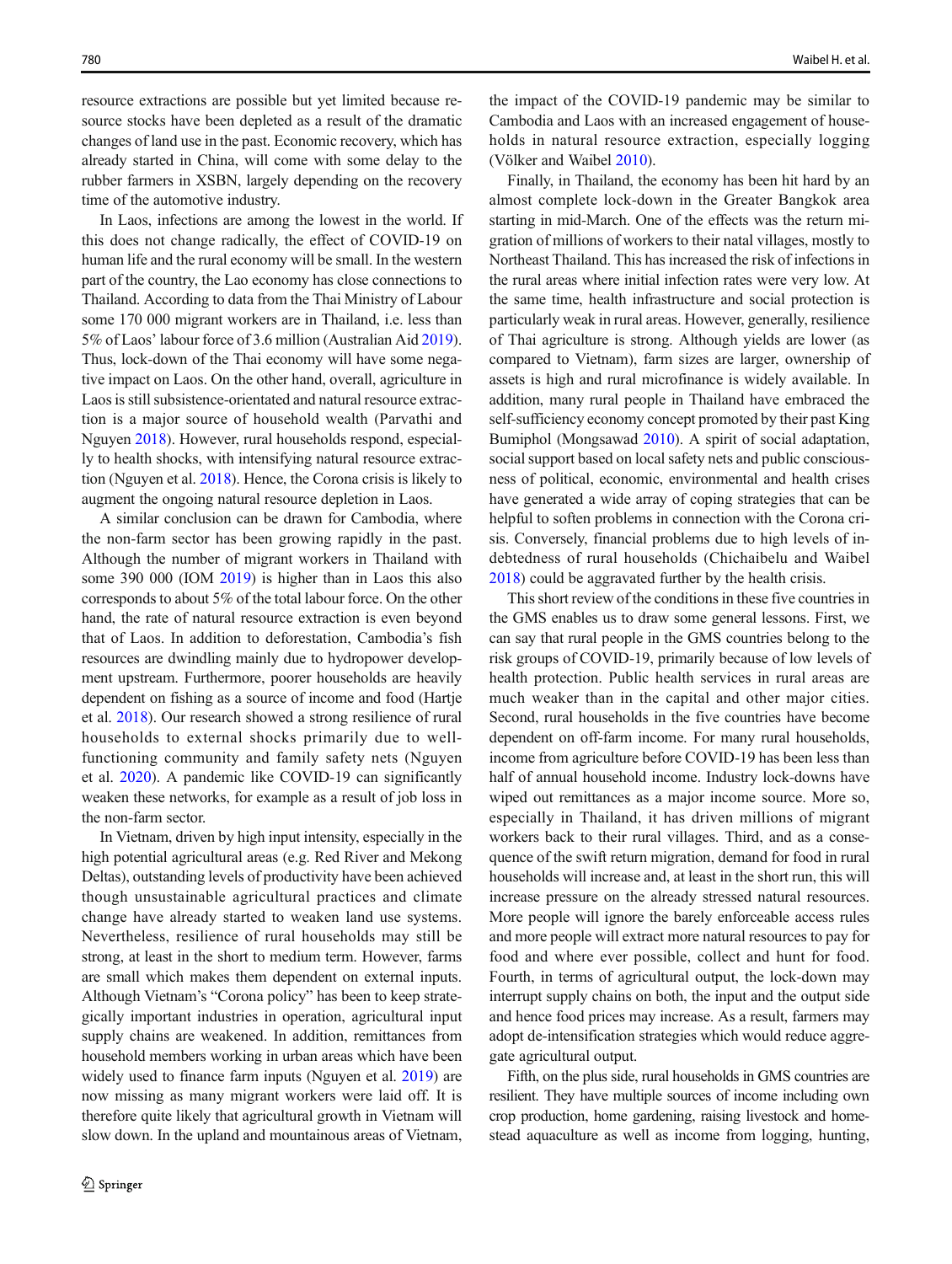<span id="page-2-0"></span>fishing and other collections in open access areas. In the medium run they can also diversify their crop and livestock portfolio. In several ways, rural households become the safety net for the laidoff labour force in urban areas. An anecdote from Vietnam underlines this. A migrant worker from the Mekong Delta working in the service industry in Hanoi who was not able to return home before travel restrictions were imposed, said: "before, I regularly sent money to my mother in my village in Can Thoe Province but now I am begging her to send money to me". This illustrates that rural safety nets can be considered as a national resource with a high option value. The COVID-19 case underlines that emerging market economies should implement policies that help to maintain this "resource", because they may still need it in times of future crises.

Finally, another reason why we argue that resilience of rural households in the GMS is high, is their long lasting experience with shocks. In numerous household surveys conducted by the authors, when asking respondents about past shocks, quite often households reported shocks but did not rate them as serious, simply because they had it so many times. The imperfect and dysfunctional insurance markets in rural areas have made them innovative and adaptive to cope with shocks and to some extent also resistant to them. A good example of this is the case of the Tungro virus, one of the most destructive diseases of rice. Asian farmers sometimes call it the "cancer of rice". The Tungro disease in rice has some similarities with Coronavirus in humans. It cannot be detected immediately and there is no direct method of control. The only effective measure is what plant pathologists call "integrated pest management", with resistant varieties, strengthening plant health, asynchronous planting and irrigation management and pest surveillance, as its central components. Tungro is an example how farmers have learned to live with a serious disease and continue to grow rice successfully.

Governments in the GMS countries have implemented policies aimed to help rural households with the pandemic. In China (XSBN), the Government has provided rice to poor smallholder rubber farmers and implemented price control schemes as well as promoted rural E-commerce and allowed the establishment of roadside booths to strengthen direct marketing of farm produce. In Vietnam, the government implemented cash transfers of one million VND/household/month (US\$43) for the months of April to June for poor and nearpoor households, for workers who lost their job and smallscale businesses. Similarly, in Thailand, the government implemented cash transfer programs for people who lost their job as well as financial support for rice farmers of 1000 THB per rai (about US\$200/ha) and loan restructuring measures to ease the pressure of households, already debt-stricken before the crisis. Cambodia implemented minor support measures in the garment sector (20% of minimum wage) and both Cambodia and Laos implemented COVID-19 response projects in the health sector financed through support from the World Bank.

While the effectiveness of these immediate response measures is yet unknown and can only be assessed after rigorous impact studies have been conducted, clearly, COVID-19 increases the challenge for governments in the GMS countries to draw the right lessons from this crisis. We submit that this is a good point in time to re-assess the policies of the past and develop a coherent set of rural development policy measures that recognize the multi-functionality of agriculture and the role of rural villages in future development. Modern natural resource management technologies and rural based Small and Medium Enterprises (SMEs) making effective use of the advancement in information and communication technology are major factors. Besides, significantly strengthening health systems in rural areas, including, for example, significant improvements in the sanitary conditions will help to maintain and strengthen rural areas' resilience to the crises to come.

Funding information Open Access funding provided by Projekt DEAL.

### Compliance with ethical standards

Conflict of interest The authors declared that they have no conflict of interest.

Open Access This article is licensed under a Creative Commons Attribution 4.0 International License, which permits use, sharing, adaptation, distribution and reproduction in any medium or format, as long as you give appropriate credit to the original author(s) and the source, provide a link to the Creative Commons licence, and indicate if changes were made. The images or other third party material in this article are included in the article's Creative Commons licence, unless indicated otherwise in a credit line to the material. If material is not included in the article's Creative Commons licence and your intended use is not permitted by statutory regulation or exceeds the permitted use, you will need to obtain permission directly from the copyright holder. To view a copy of this licence, visit [http://creativecommons.org/licenses/by/4.0/](https://doi.org/).

## References

- Australian Aid. (2019). TRIANGLE in ASEAN Quarterly Briefing Note. [https://www.ilo.org/asia/publications/WCMS\\_735106/lang%2D%](https://www.ilo.org/asia/publications/WCMS_735106/lang%2D%2Den/index.htm) [2Den/index.htm](https://www.ilo.org/asia/publications/WCMS_735106/lang%2D%2Den/index.htm) (access date: 24-04-2020).
- Chichaibelu, B., & Waibel, H. (2018). Over-indebtedness and its persistence among rural households in Thailand and Vietnam. Journal of Asian Economics, 56(June), 1–23.
- Hartje, R., Bühler, D., & Grote, U. (2018). Eat Your Fish and Sell It, Too – Livelihood Choices of Small-Scale Fishers in Rural Cambodia. Ecological Economics, 154, 88–98.
- International Organisation for Migration (IOM). (2019). Assessing Potential Changes in the Migration Patterns of Cambodian Migrants and their Impact on Thailand and Cambodia. Report 88p. <https://thailand.iom.int/> (access date: 24-04-2020).
- Min, S., Waibel, H., Cadisch, G., Langenberger, G., Bai, J., & Huang, J. (2017). The economics of smallholder rubber farming in a mountainous region of Southwest China: Elevation, ethnicity and risk. Mountain Research and Development, 37(3), 281–293.